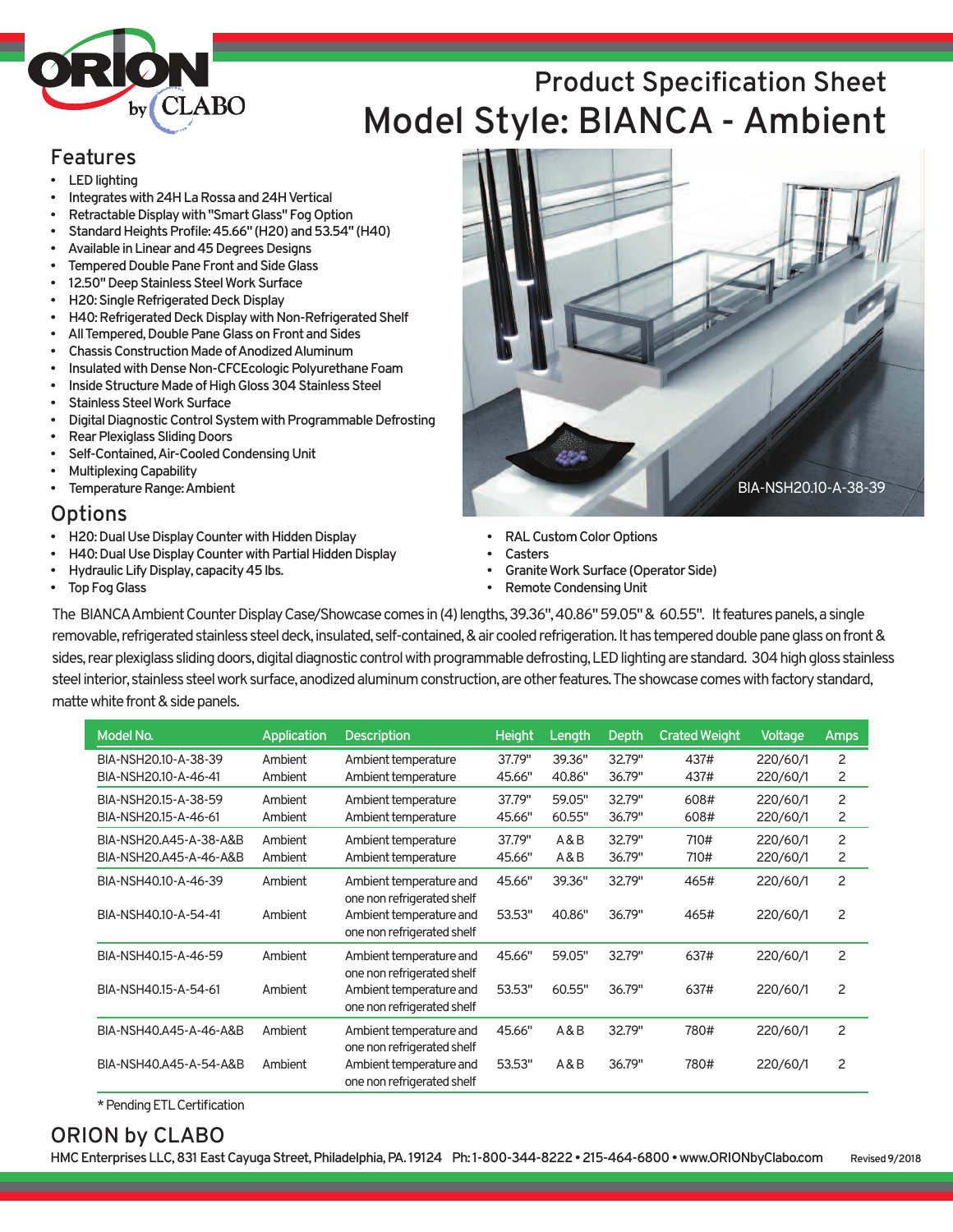

**SIDE VIEW**

**ORION by CLABO**



Required ambient conditions: 75˚F; 55% Relative Humidity Drawings and Specification are subject to change without notice.

ELECTRICAL CONNECTION:

Display cases are shipped with applicable junction box for hardwired installation Options exist for several NEMA configurations Plug and/or receptacle configurations are at the discreation of the electrical installer

**HMCEnterprisesLLC,831EastCayugaStreet,Philadelphia,PA. 19124 Ph: 1-800-344-8222•215-464-6800•www.ORIONbyClabo.com Revised9/2018**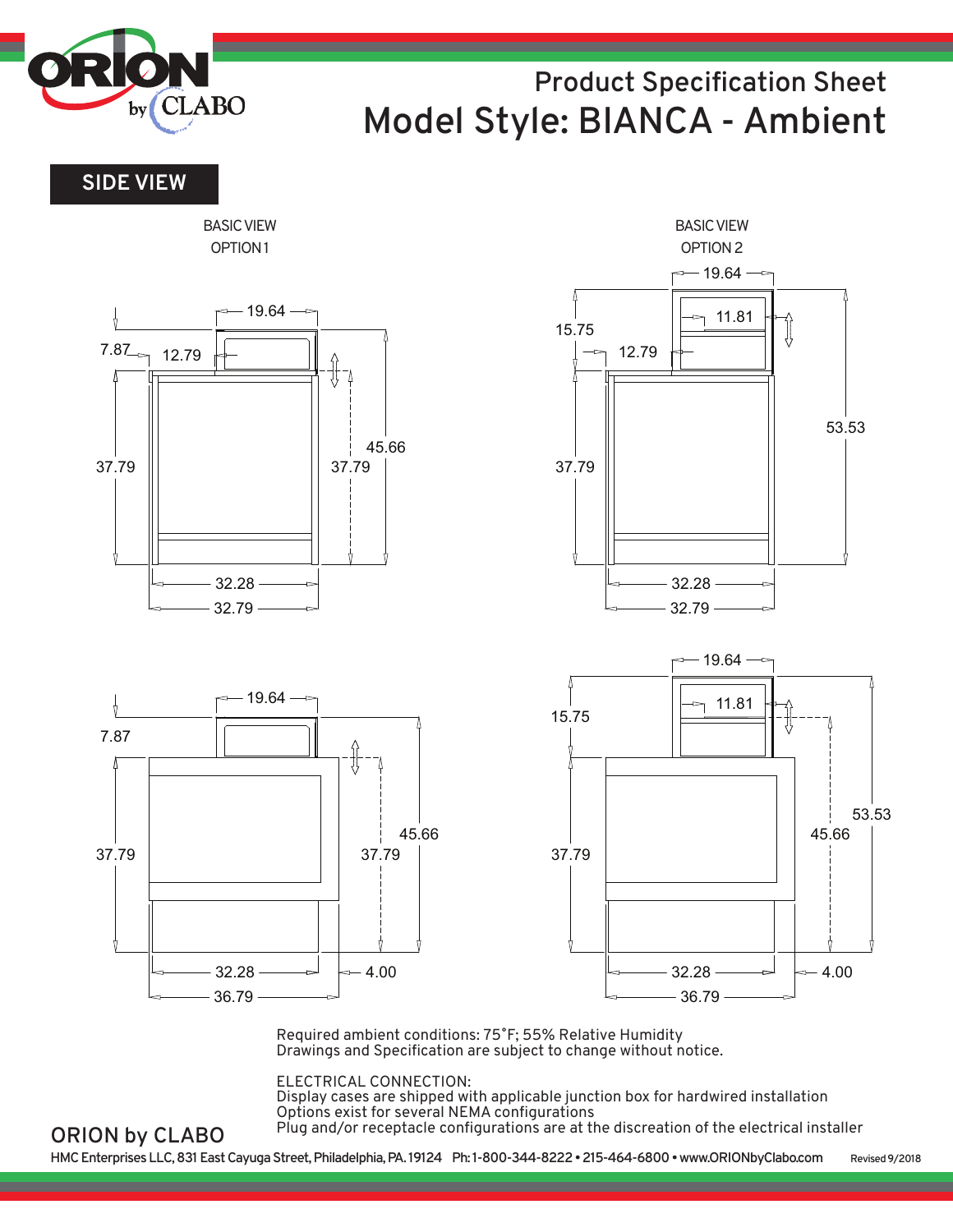

**SIDE VIEW**

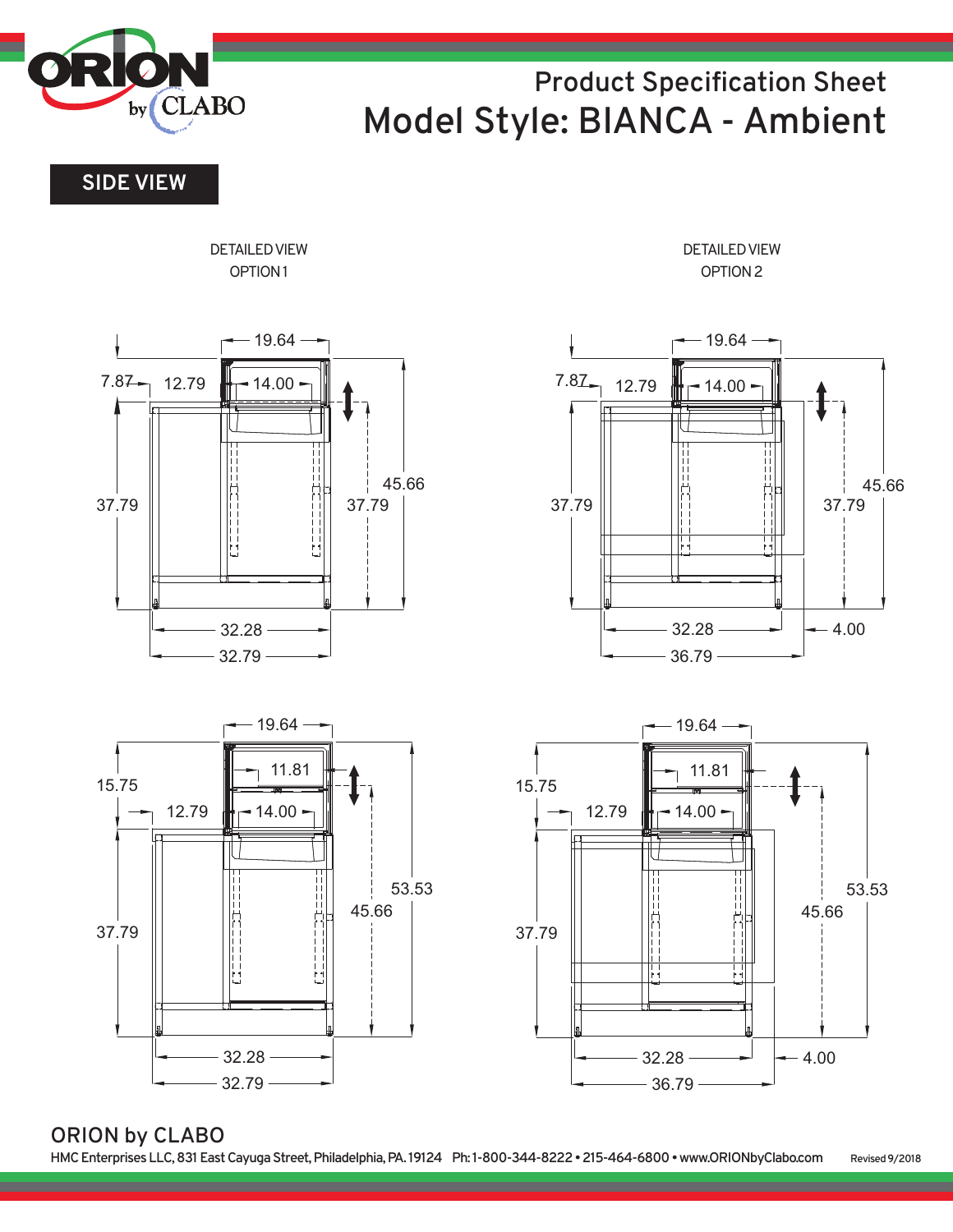



**ORION by CLABO HMCEnterprisesLLC,831EastCayugaStreet,Philadelphia,PA. 19124 Ph: 1-800-344-8222•215-464-6800•www.ORIONbyClabo.com Revised9/2018**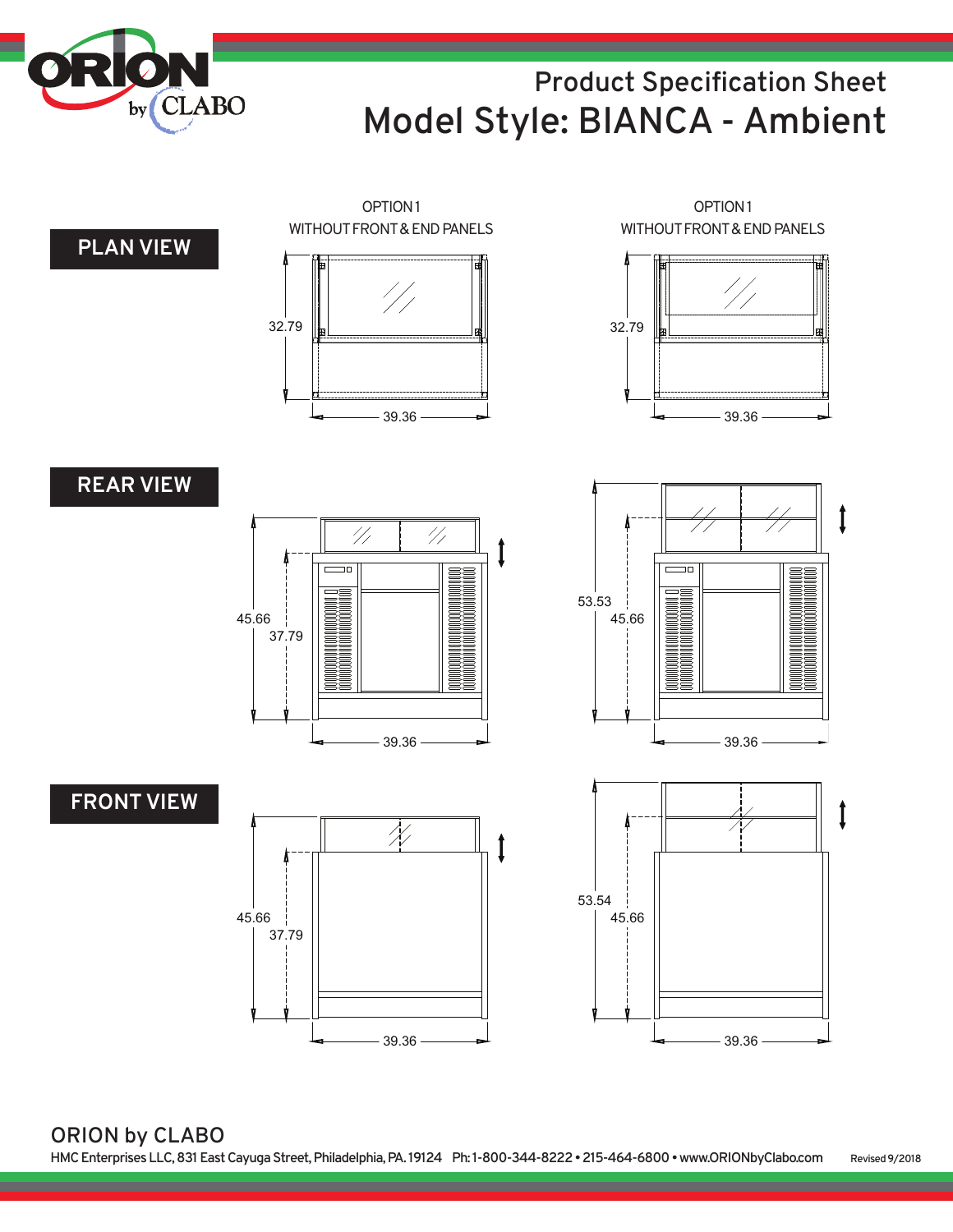

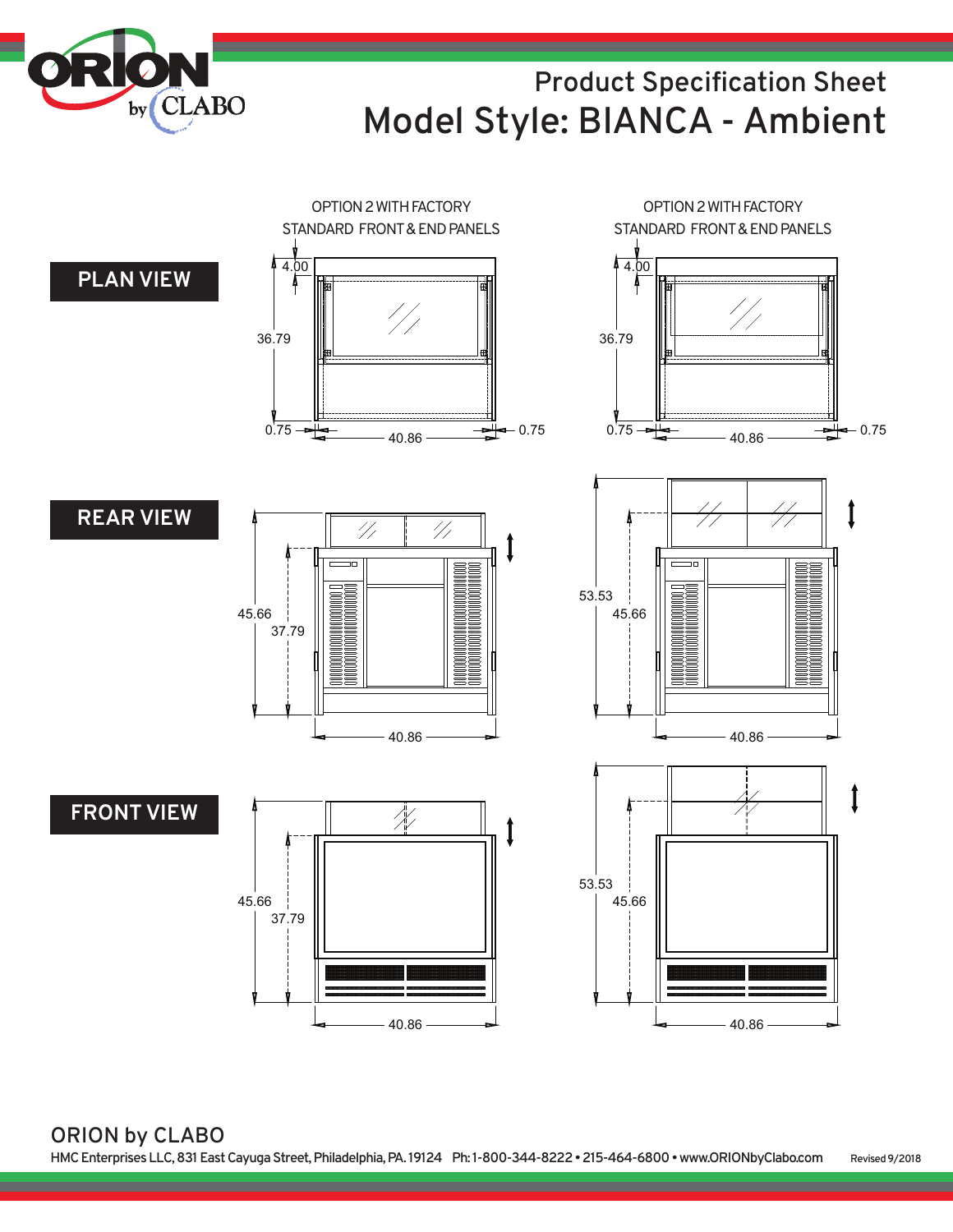



**ORION by CLABO HMCEnterprisesLLC,831EastCayugaStreet,Philadelphia,PA. 19124 Ph: 1-800-344-8222•215-464-6800•www.ORIONbyClabo.com Revised9/2018**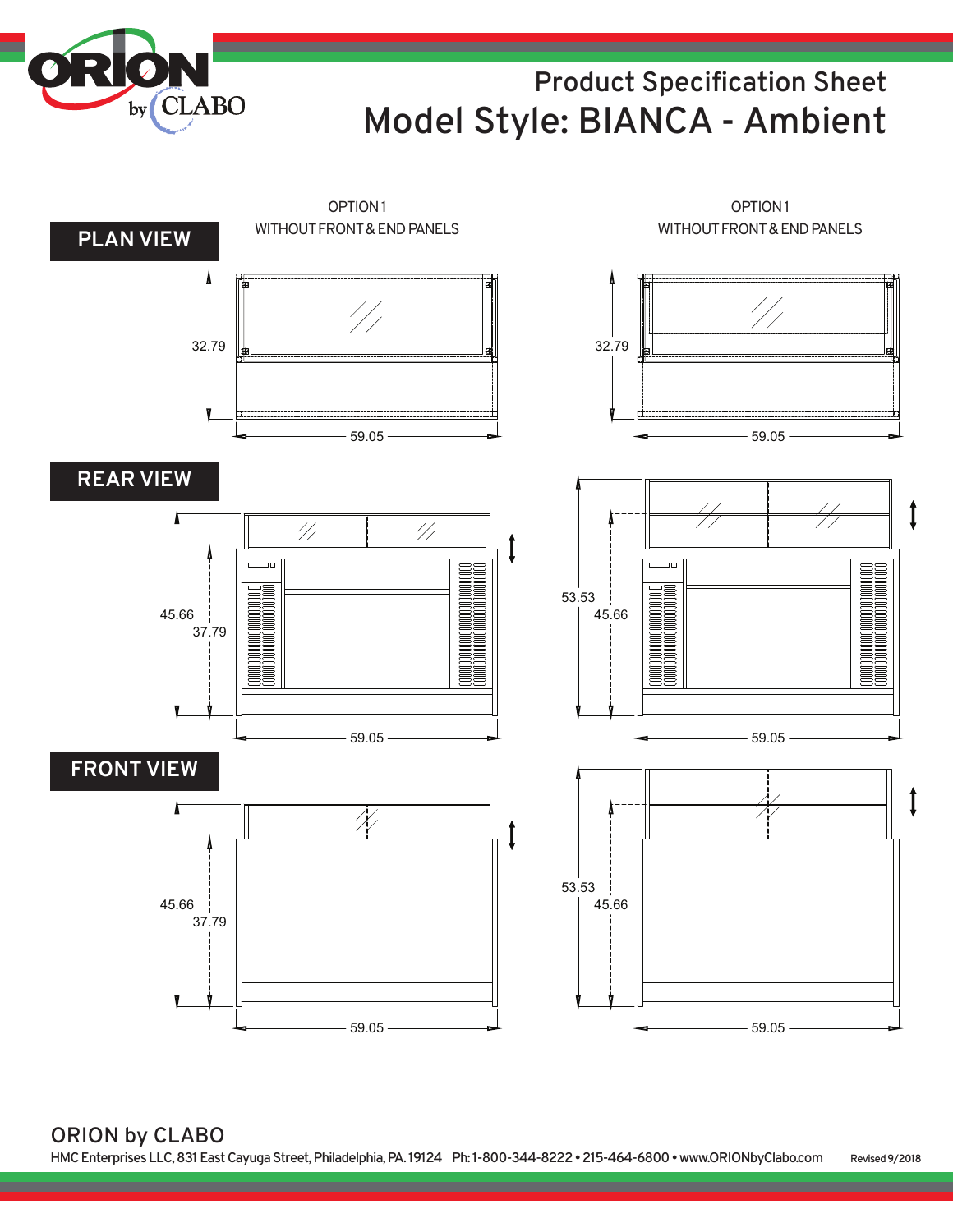

**PLAN VIEW**

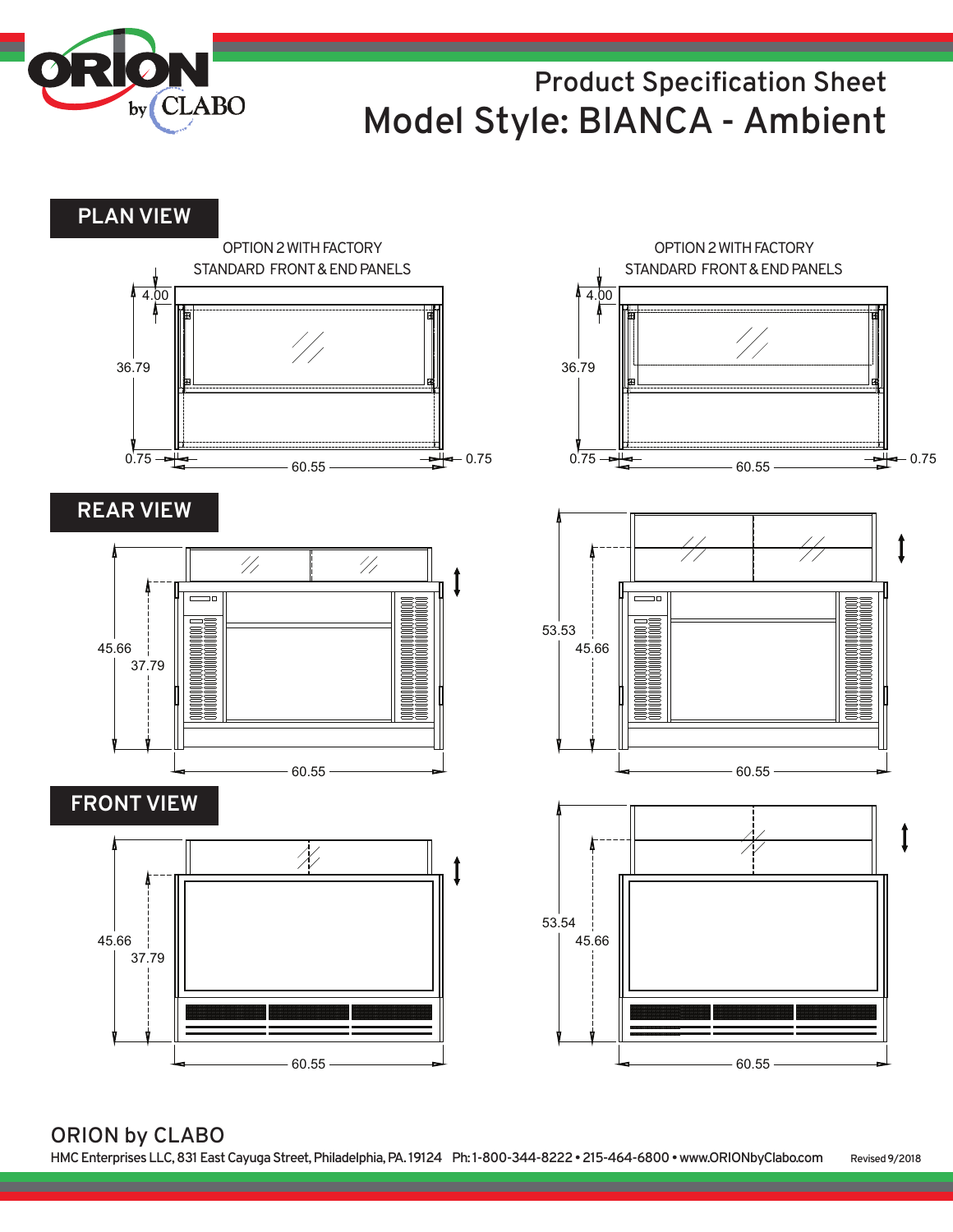

**PLAN VIEW**



**REAR VIEW**



**FRONT VIEW**



66.30 41.20 36.90 32.80 OPTION1(CURVED) WITHOUT FRONT & END PANELS